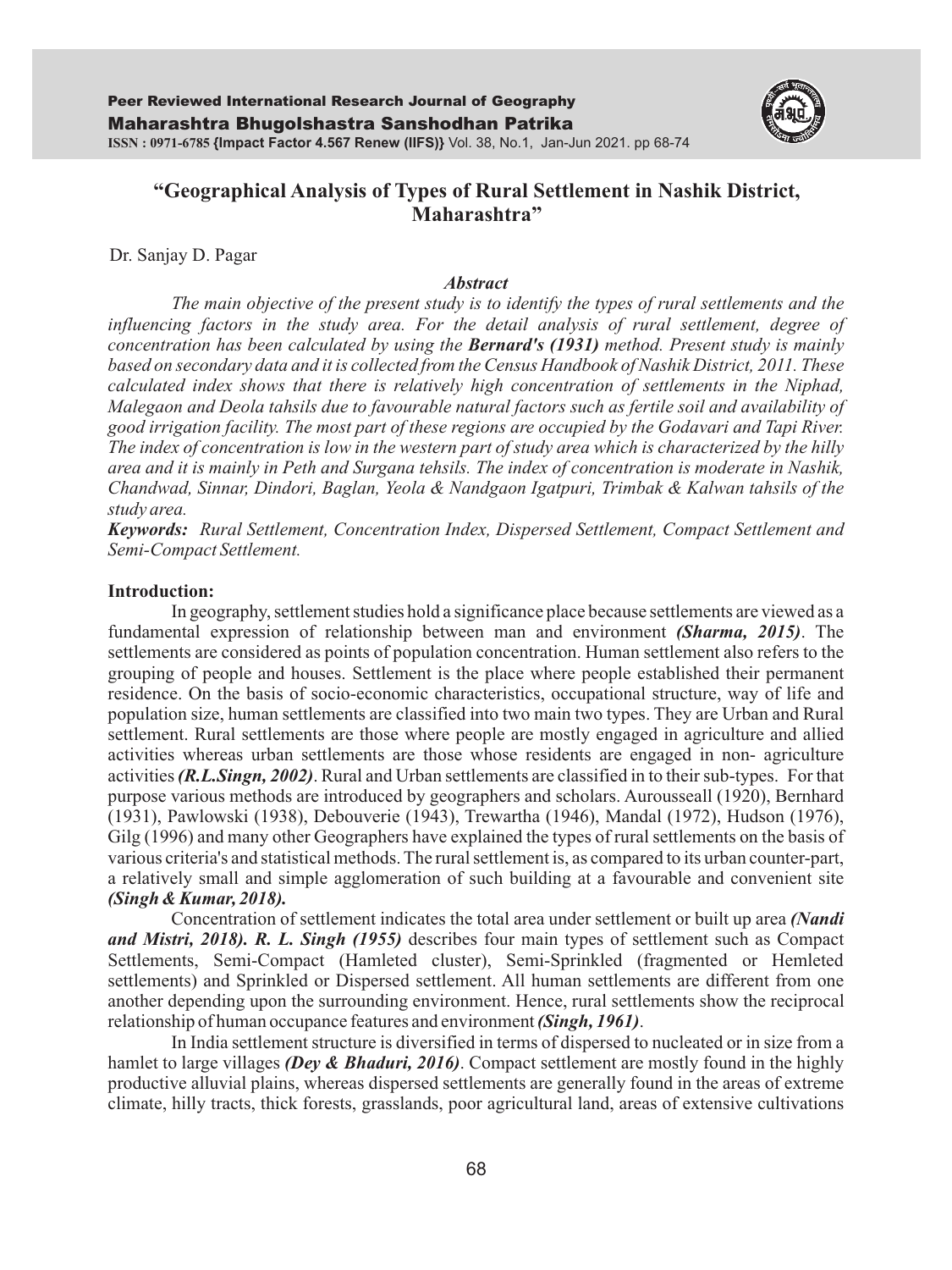and areas where it is essential that farmer should live on his agricultural land rather than village *(Majid Husain,2018)*. Rural settlements in the developing countries are large in number and poorly equipped with infrastructure *(Ruchi, 2020.)*. Type and pattern of rural settlements is entirely depends on physical and socio-economic condition of the region. Therefore settlements are not observed same everywhere on the earth surface.

## **Study Area:**

Nashik district is the third largest district in Maharashtra in terms of population of 6,107,187 and occupying an area of 15,582 square kilometres and located in the northern part of Maharashtra State. It extends from  $19° 33'$  to  $20° 53'$  North latitude and  $73° 15'$  to  $75° 16'$  East longitude. It is bounded by Jalgaon and Aurangabad districts in the east, Dhule district in the north, Ahemadnager district in the south, Gujarat state in the north- west and Thane district in the south- west. The Nashik district has 15 tehsils, which are grouped into four sub-divisions. It includes Nashik, Malegaon, Niphad and Kalwan sub division.

The entire Nashik district is underlain by the basaltic lava flows. The district is a part of Deccan plateau of the Peninsular India and formed by basaltic rocks. The elevation of the study area is varying between 300 Metres to 600 Metres from the sea level with lofty peaks. The district has two main rivers, the Godavari and the Girna. The climate of the district is generally observed dry except during the monsoon season. The average annual rainfall of the study area is 1034.5mm.

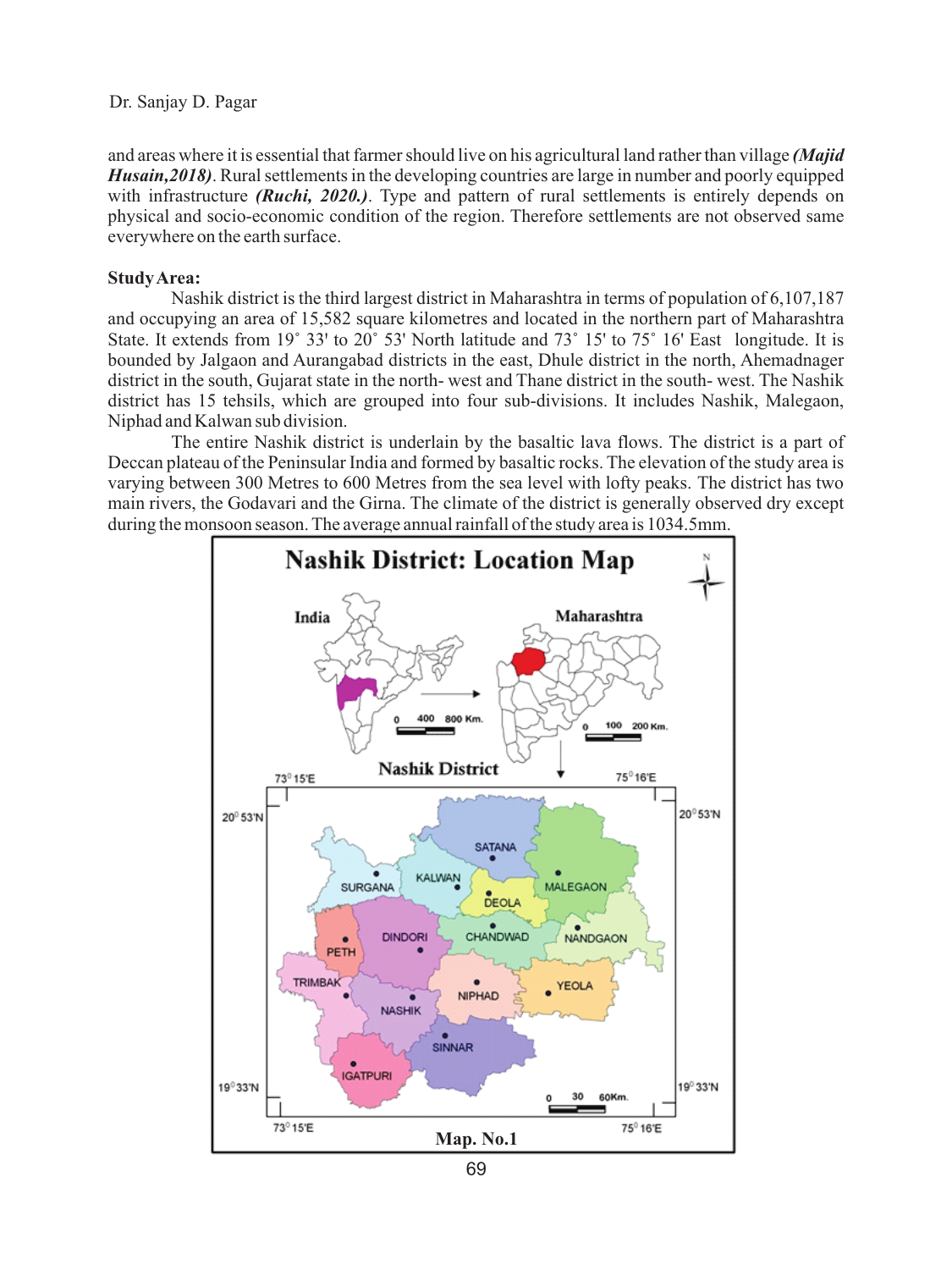#### Dr. Sanjay D. Pagar

Nashik district is 15,530 sq. kms proportion with the Maharashtra state about 5.05 %. Out of which 57.47 % is rural and 42.53 % is urban. According to the 2011 census, Nashik district had population of 6,107,187 of which male and female were 3,157,186 and 2,950,001 respectively. Nashik has a sex ratio of 931 females for every 1000 males. Scheduled Castes and Scheduled Tribes make up 9.08 % and 25.62 % of the population respectively. The density of population is 393 persons per sq. km. Among the 35 Districts of the State, the District ranks 3rd in terms of area, 4th in terms of population and 7th in terms of population density. Location of the study area is showed in Map. No.1. As per the 2011 census of India, Hindu was the principal religion in the district at 85.73 percent of total population whereas Muslims constituted 11.35 percent of the district's population. Buddhist, Jain, Christians constituted 1.55 %, 0.63 %, 0.39 % of the population respectively. Remaining 0.16 percentage people not stated their religion. There are 1919 villages are located in the study area.

#### **Objectives:**

The main objective of the present study is to identify the types of rural settlement and their affecting factors in the study area.

### **Database and Methodology:**

Present study is mainly based on secondary source of data. Secondary data obtained from socio-economic abstract of the Nashik district (2020), Census of India Website and Nashik District Gazetteers. The tahsil has been taken as a unit for spatial analysis of rural settlement of the Nashik district. For reference purpose some books, research papers, websites articles are also used. Data is processed and represented with the choropleth map by using GIS techniques. The formula proposed by Bernhard (1931) for identification of types of rural settlement, has been used for the present study. Degree of Concentration (settlement) Index is calculated for each tehsils by using following formula given by Bernard (1931).

## $K = S/M/N^2$

Where, K = Degree of Concentration  $S =$ Area of the tahsil M= Total number of houses in the tahsil N= Number of settlement groups in the tahsil.

#### **Results and Discussion:**

The index of concentration has been calculated by simple formula used Bernards Method. After calculating the index of concentration for each tahsil settlement, the Nashik district has four types of rural settlements. They are dispersed, semi sprinkled, semi compact and compact settlement. Table No.2 and Map No.2 shows the types of settlements and degree of concentration of settlement in the study area.

#### **Dispersed Settlements:**

Dispersed settlement is also known as isolated settlements, which is characterized by units of small size, which may consist of a single house to a small group of houses. These type of settlements are mostly observed in the tahsils of Peth and Surgana. The concentration index of this group range is below 1500. Rugged topography, steep slope, less ground water level and poor quality soils are factors for the formation and development of this type of settlements.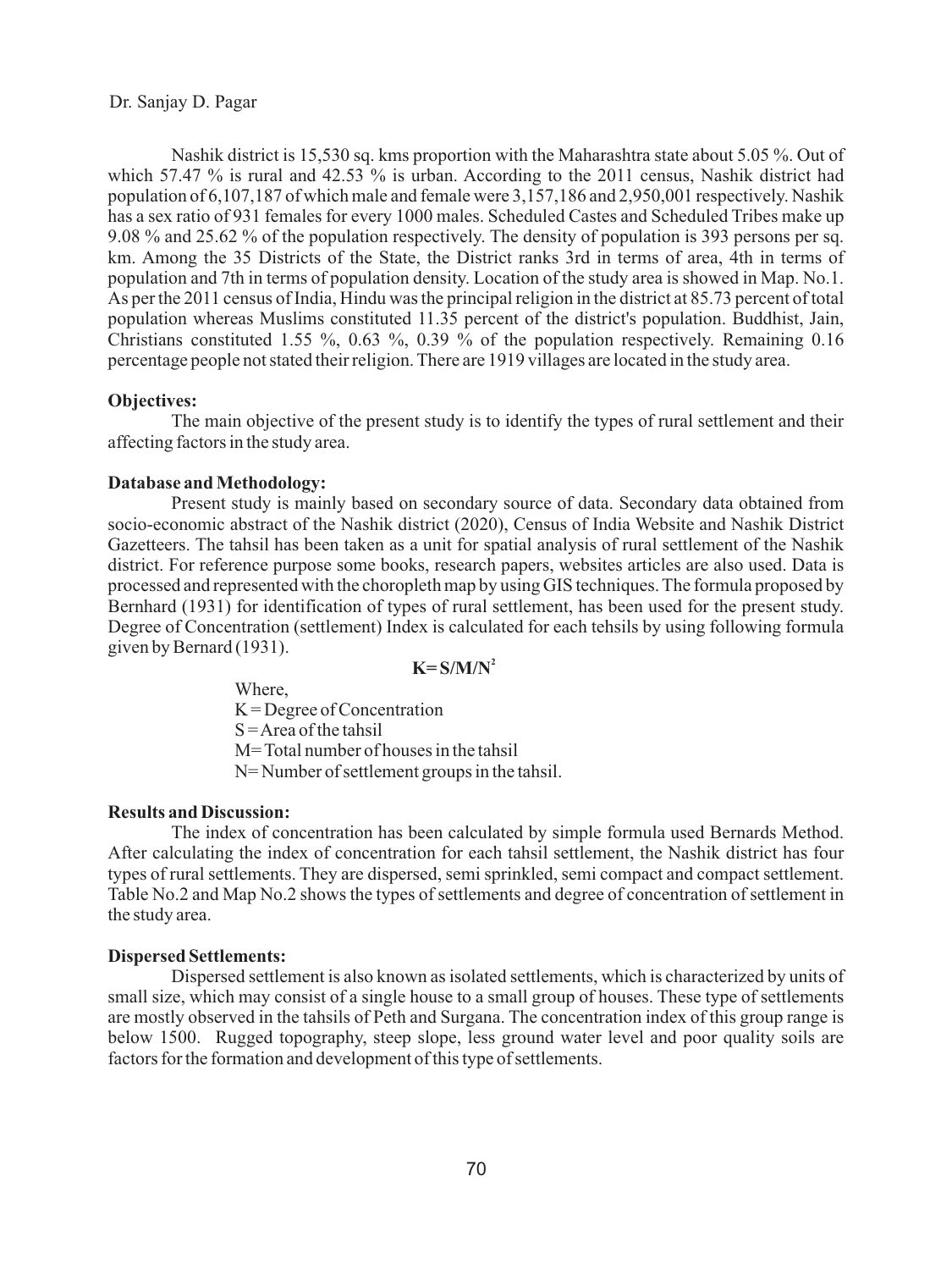| Sr.<br>No.     | <b>Tahsil</b> | Area<br>(Sq.k.m.) | No. of<br><b>Villages</b> | Number of<br>Household | $\mathbf N$ | <b>Index</b><br>(K) | <b>Types</b>  |
|----------------|---------------|-------------------|---------------------------|------------------------|-------------|---------------------|---------------|
| 1              | Peth          | 572.98            | 145                       | 24119                  | 21025       | 657                 | D             |
| $\overline{2}$ | Surgana       | 843.75            | 190                       | 36261                  | 36100       | 848                 | D             |
| 3              | Trimbak       | 886.67            | 125                       | 28144                  | 15625       | 1597                | <b>SS</b>     |
| $\overline{4}$ | Nandgaon      | 1082.04           | 100                       | 35991                  | 10000       | 3894                | <b>SC</b>     |
| 5              | Kalwan        | 874.81            | 152                       | 40072                  | 23104       | 1517                | <b>SS</b>     |
| 6              | Yeola         | 1051.68           | 124                       | 44501                  | 15376       | 3044                | <b>SC</b>     |
| 7              | Igatpuri      | 817.49            | 117                       | 34899                  | 13689       | 2084                | <b>SS</b>     |
| 8              | Chandwad      | 925.3             | 111                       | 40195                  | 12321       | 3019                | <b>SC</b>     |
| 9              | Sinnar        | 1360.89           | 129                       | 53047                  | 16641       | 4338                | <b>SC</b>     |
| 10             | Dindori       | 1400.25           | 157                       | 58271                  | 24649       | 3310                | <b>SC</b>     |
| 11             | Baglan        | 1479.28           | 169                       | 65572                  | 28561       | 3396                | <b>SC</b>     |
| 12             | Malegaon      | 1794.07           | 143                       | 73624                  | 20449       | 6459                | $\mathcal{C}$ |
| 13             | Deola         | 569.5             | 50                        | 28865                  | 2500        | 6575                | $\mathcal{C}$ |
| 14             | Nashik        | 559.67            | 73                        | 32772                  | 5329        | 3442                | <b>SC</b>     |
| 15             | Niphad        | 1041.89           | 134                       | 80977                  | 17956       | 4699                | $\mathcal{C}$ |

## **Table No.1.Nashik District: Types of Settlement-2011 (Based on Bernards Method of degree of concentration)**

 (Source: Computed by Researcher with help of Census Data 2011 Note: C- Compact, SC-Semi Compact, SP-Semi Sprinkled & D-Dispersed)

These settlements are small in size and scattered in the areas of forest and hilly areas. These settlements have less connectivity due to rugged topography. Especially the eastern part of Peth and Surgana tahsil has occupied by these types of settlement. In this region the houses are far from one another and the hamlets and villages are small. The maximum part is tribal therefore the primary economic activities such as agriculture, animal husbandry are dominated in these settlements.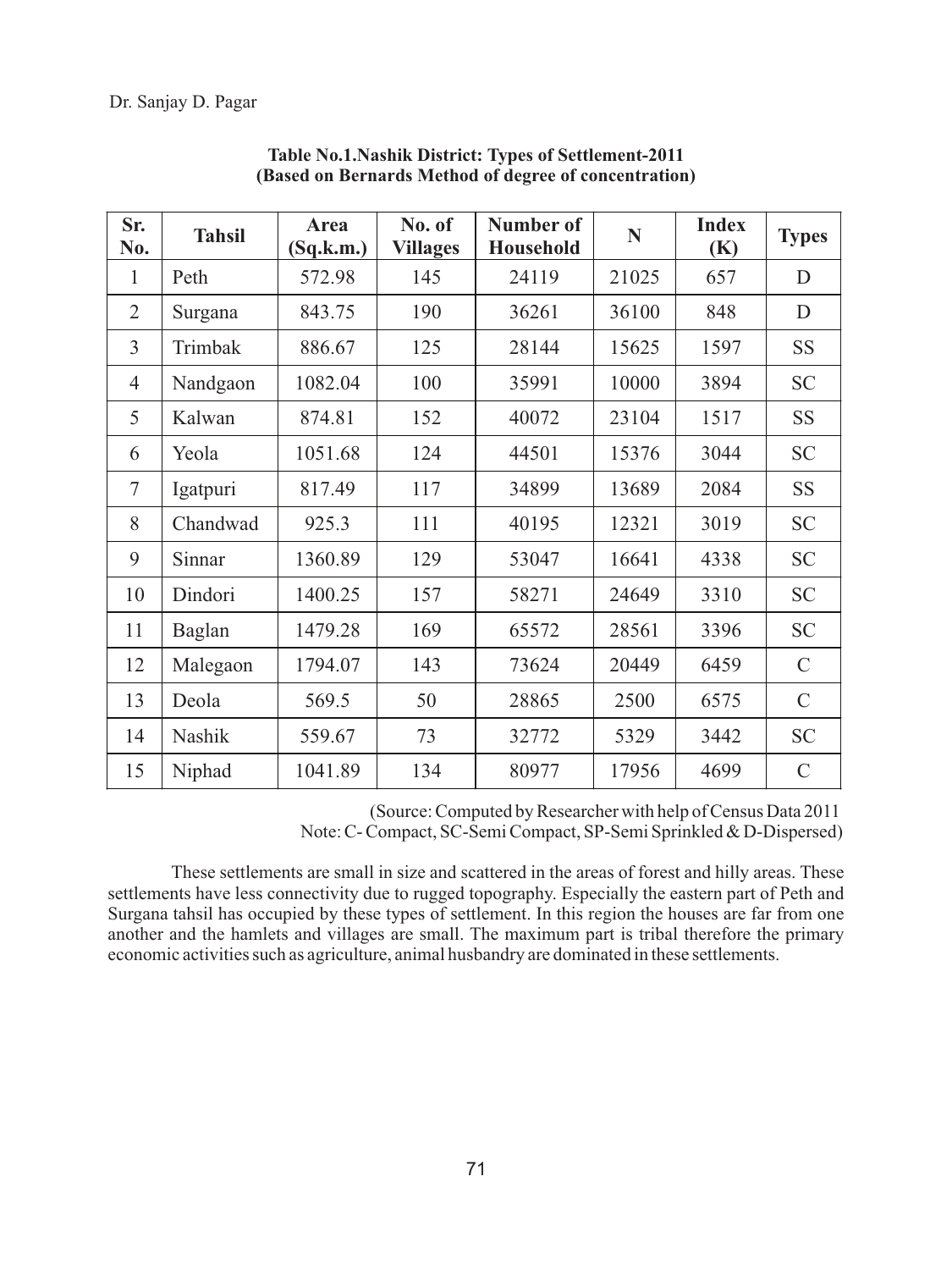| Sr.<br>No.     | <b>Types of</b><br><b>Settlement</b> | Range<br>(Index) | <b>Tahsil</b>                                                     | <b>Total</b><br>No. of<br><b>Settlement</b> | <b>Total</b><br>area<br>$(\% )$ |
|----------------|--------------------------------------|------------------|-------------------------------------------------------------------|---------------------------------------------|---------------------------------|
| 1              | Compact(C)                           | 4500 <           | Niphad, Malegaon, Deola                                           | 335                                         | 9.28                            |
| $\overline{2}$ | Semi Compact<br>(SC)                 | $3000 -$<br>4500 | Nashik, Chandwad, Sinnar,<br>Dindori, Baglan, Yeola &<br>Nandgaon | 394                                         | 16.90                           |
| 3              | Semi Sprinkled<br>(SP)               | $1500 -$<br>3000 | Igatpuri, Trimbak & Kalwan                                        | 863                                         | 51.50                           |
| $\overline{4}$ | Dispersed $(D)$                      | $0 - 1500$       | Peth & Surgana                                                    | 327                                         | 22.32                           |

#### **Table No.2.Nashik District: Types of Settlement-2011 (Based on Bernards Method of degree of concentration)**

## **Semi Sprinkled Settlements:**

(Source: Computed by Researcher, 2021)

These settlements are small in size and they are located near cultivable land. The concentration value ranges from 1500 to 3000. The distribution of this type of settlement mainly occurs in Igatpuri, Trimbak & Kalwan talukas of the study area. In Kalwan tahsil these types of settlements are mainly observed near cultivable land. Major characteristics of these settlements are they are small in size and separate individual habitations spreading over the entire region with poor quality and less connectivity of roads. In case of Trimbak and Igatpuri tahsils, this types of settlements are mainly observed in central part of these both tahsils.

#### **Semi Compact Settlement:**

The semi-compact settlements represent an intermediate type between compact and hamleted settlements. The dwellings in such settlements are not very closely knitted and are huddled together at one common site (Mondal and Roy, 2020). Such settlements are characterized by a small but compact nuclears around which hamlets are dispersed. The distribution of this type of settlements are mainly occurred in Nashik, Chandwad, Sinnar, Dindori, Baglan, Yeola and Nandgaon talukas of the study area. In case of Nashik, Sinner and Dindori tahsils, industrial development is the main cause that support to development of semi-compact settlement near the major city area. Most of industrial workers are settled in these settlements. In case of Chandwad, Baglan, Yeola and Nandgaon, the introduction of transportation and communication facilities and starting agricultural development encouraged the growth of these settlements. The concentration values ranges from 3000 to 4500.

#### **Compact Settlements:**

The main concentration of compact settlement is found in Niphad, Malegaon and Deola talukas of the study area. Most of the settlements located in these tahasils those have dense population and close spacing between the houses. The concentration values in this settlement range above 4500. These settlements are also known as nucleated or clustered settlements. Generally in nucleated settlements houses are constructed very close to each other and roads are very narrow. Compact rural settlement is the product of permanent agriculture, productive land and favorable climatic conditions (Patil, 2019). Niphad tahsil is well developed in agriculture due to fertile black soil and availability of good irrigation facility. Transportation facilities and agro-based industries are also well developed in this tahsil that encouraged the growth of compact settlement in this tahasil. In case of Deola tahsil due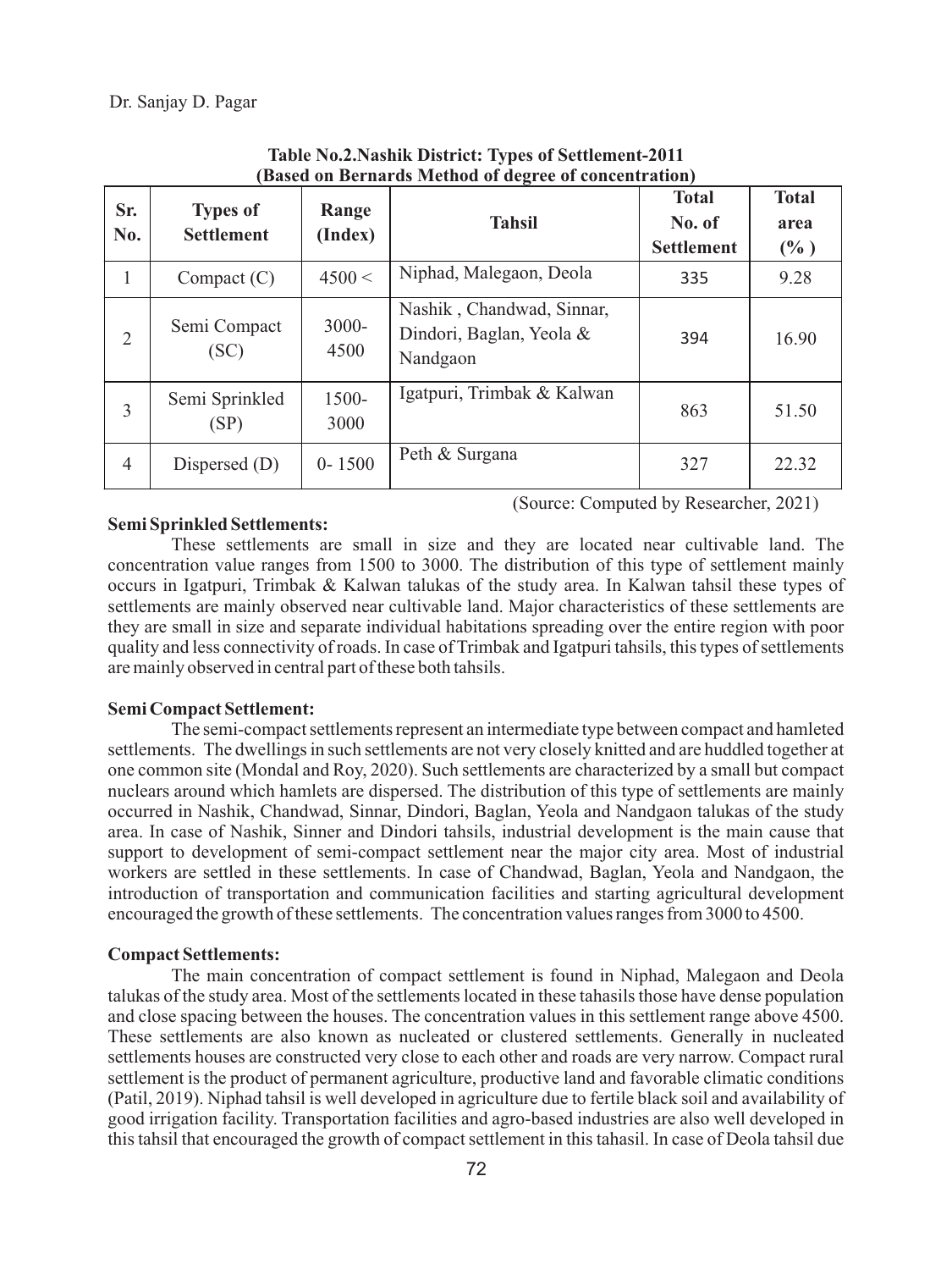to favourable condition for agriculture and development of irrigation facilities are major factors for development of these settlements. In case of Malegaon tahsils rapidly growing population is main cause of formation of these types of settlements. Most settlements of these types are located very close to Malegaon city.



#### **Conclusions:**

The overall analysis of the research work indicates the physiographical impact can be seen on the growth of the settlements in the study area. There are four types of settlements are observed in the study area. It includes dispersed settlement, semi-sprinkled settlements, semi-compact settlement and compact settlement. The Degree of concentration (Bernard, 1931) is calculated for each tahsil indicates that there is relatively high concentration of settlements in the Niphad, Malegaon and Deola tahsils due to availability of fertile black soil and availability of good irrigation facility. The most part of these region is occupied by the Godavari and Tapi River. The index of concentration is low for the hilly tahsils of western part such as Peth and Surgana due to unfavourable physical conditions like hilly region and rugged topography. The index of concentration is moderate in Nashik, Chandwad, Sinnar, Dindori, Baglan, Yeola & Nandgaon Igatpuri, Trimbak & Kalwan tahsils of the study area.